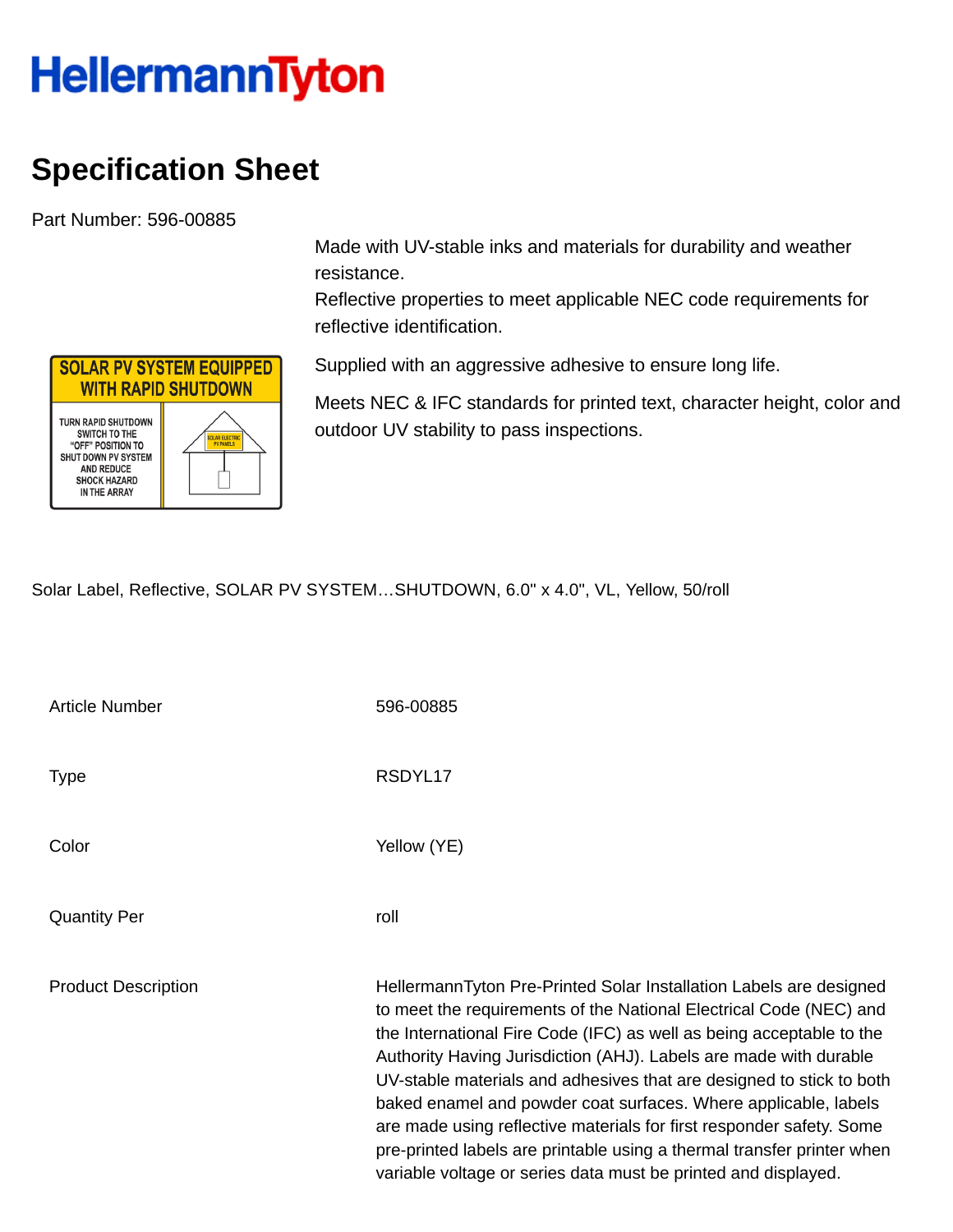| <b>Short Description</b> | Solar Label, Reflective, SOLAR PV SYSTEMSHUTDOWN, 6.0" x<br>4.0", VL, Yellow, 50/roll   |  |
|--------------------------|-----------------------------------------------------------------------------------------|--|
| <b>Global Part Name</b>  | RSDYL17-505/281-YE                                                                      |  |
| Length L (Imperial)      | $\overline{4}$                                                                          |  |
| Length L (Metric)        | 101.6                                                                                   |  |
| Width W (Imperial)       | 6.0                                                                                     |  |
| Width W (Metric)         | 152.4                                                                                   |  |
| Thickness T (Imperial)   | 0.0025                                                                                  |  |
| Thickness T (Metric)     | 64.0                                                                                    |  |
| Height H (Imperial)      | 4.0                                                                                     |  |
| Height H (Metric)        | 101.60                                                                                  |  |
|                          |                                                                                         |  |
| Material                 | Type 505/281, UV-stabilized reflective vinyl with clear polyester<br>laminate (505/281) |  |
| <b>Material Shortcut</b> | 505/281                                                                                 |  |
| Adhesive                 | Acrylic                                                                                 |  |
| Halogen Free             | No                                                                                      |  |